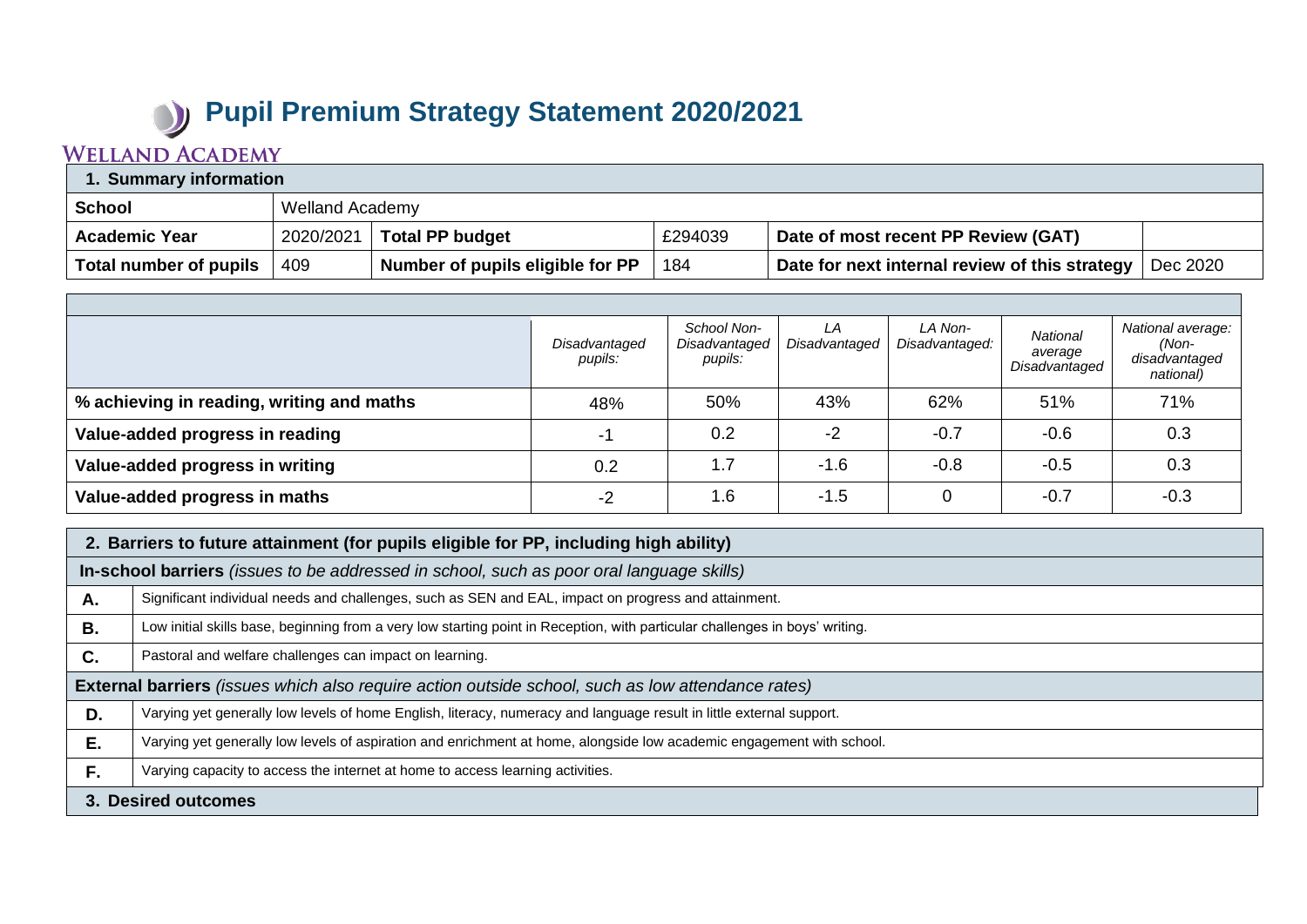|    | Desired outcomes and how they will be measured                                                  | Success criteria                                                                                                                                                                                                                                                                                                                                                               |
|----|-------------------------------------------------------------------------------------------------|--------------------------------------------------------------------------------------------------------------------------------------------------------------------------------------------------------------------------------------------------------------------------------------------------------------------------------------------------------------------------------|
| А. | The gaps in progress for PP children in core subjects will continue to narrow or be eradicated. | Published data and reports will show the gap between PP progress and<br>national attainment close as a result of our combined strategy.<br>Standards of teaching will continue to rise and the impact of the<br>interventions provided will be evident and evaluated regularly.<br>Formative assessment to be used proactively and closely to inform<br>teaching and learning. |
| В. | Increase the percentage of PP children achieving ARE throughout the Academy.                    | Assessments and results will show clear improvements in the<br>percentage of PP children making expected or better progress and<br>achieving ARE. Standards of teaching will rise and the impact of the<br>range of interventions provided will be evident and evaluated regularly.                                                                                            |
| C. | Continue to improve and raise aspirations through engagement in enrichment opportunities.       | Pupils are motivated to achieve and make progress due to a wide and<br>engaging curriculum and access to a range of extra-curricular<br>enrichment and opportunities.<br>Staff to continue to fully invest in Growth Mindset approaches.<br>Develop the Careers and Employability aspect of our provision.                                                                     |

## **4. Planned expenditure**

**Academic year 2020/2021**

The three headings below enable schools to demonstrate how they are using the pupil premium to improve classroom pedagogy, provide targeted support and support whole school strategies.

| i. Quality of teaching for all:                                                                                                         |                                                                                                                                                                                                             |                                                                                                                                                                                                                                                                                                                            |                                                                                                                                                                                              |                     |                                            |  |  |
|-----------------------------------------------------------------------------------------------------------------------------------------|-------------------------------------------------------------------------------------------------------------------------------------------------------------------------------------------------------------|----------------------------------------------------------------------------------------------------------------------------------------------------------------------------------------------------------------------------------------------------------------------------------------------------------------------------|----------------------------------------------------------------------------------------------------------------------------------------------------------------------------------------------|---------------------|--------------------------------------------|--|--|
| <b>Desired outcome</b>                                                                                                                  | Chosen action/<br>approach                                                                                                                                                                                  | What is the evidence and rationale<br>for this choice?                                                                                                                                                                                                                                                                     | How will you ensure it is<br>implemented well?                                                                                                                                               | <b>Staff lead</b>   | When will you<br>review<br>implementation? |  |  |
| All PP children to make<br>significant<br>improvement due to<br>the gap of learning<br>time.<br>Use of accurate<br>assessments in order | A) Continued employment<br>of an assigned Year 6<br>Learning Mentor.<br>B) Morning booster and<br>further intervention<br>sessions to be run.<br>C) Tutoring $-$ face to face<br>or distance for identified | A) There was again a clear and positive<br>impact from the Learning Mentor's teaching<br>last year in both lessons and interventions.<br>B) Morning boosters alongside PiXL<br>therapies effectively supported the progress<br>of pupils.<br>C) Tutoring will be used to address the lack of<br>schooling during lockdown. | Learning Mentor to be supported with<br>planning and resourcing her groups.<br>Year 6 team are to continue to keep a<br>regular log of data and practise test<br>scores to monitor progress. | <b>KS/LM/HL</b>     | December 2020                              |  |  |
| to plan appropriate<br>sequences of learning.                                                                                           | children<br>D) Use of efficient systems<br>of assessment (Low stake)<br>testing through the use of<br>MS Forms)                                                                                             | D) Use of MS Forms allow children to be<br>assessed without formal testing after<br>lockdown and will form part of the recovery<br>curriculum.                                                                                                                                                                             | Tutoring to be carried out by<br>Academic mentors (Teach First)<br>Laptops will be needed to allow<br>children to access MS Forms.                                                           | <b>JA/LN</b><br>JA. |                                            |  |  |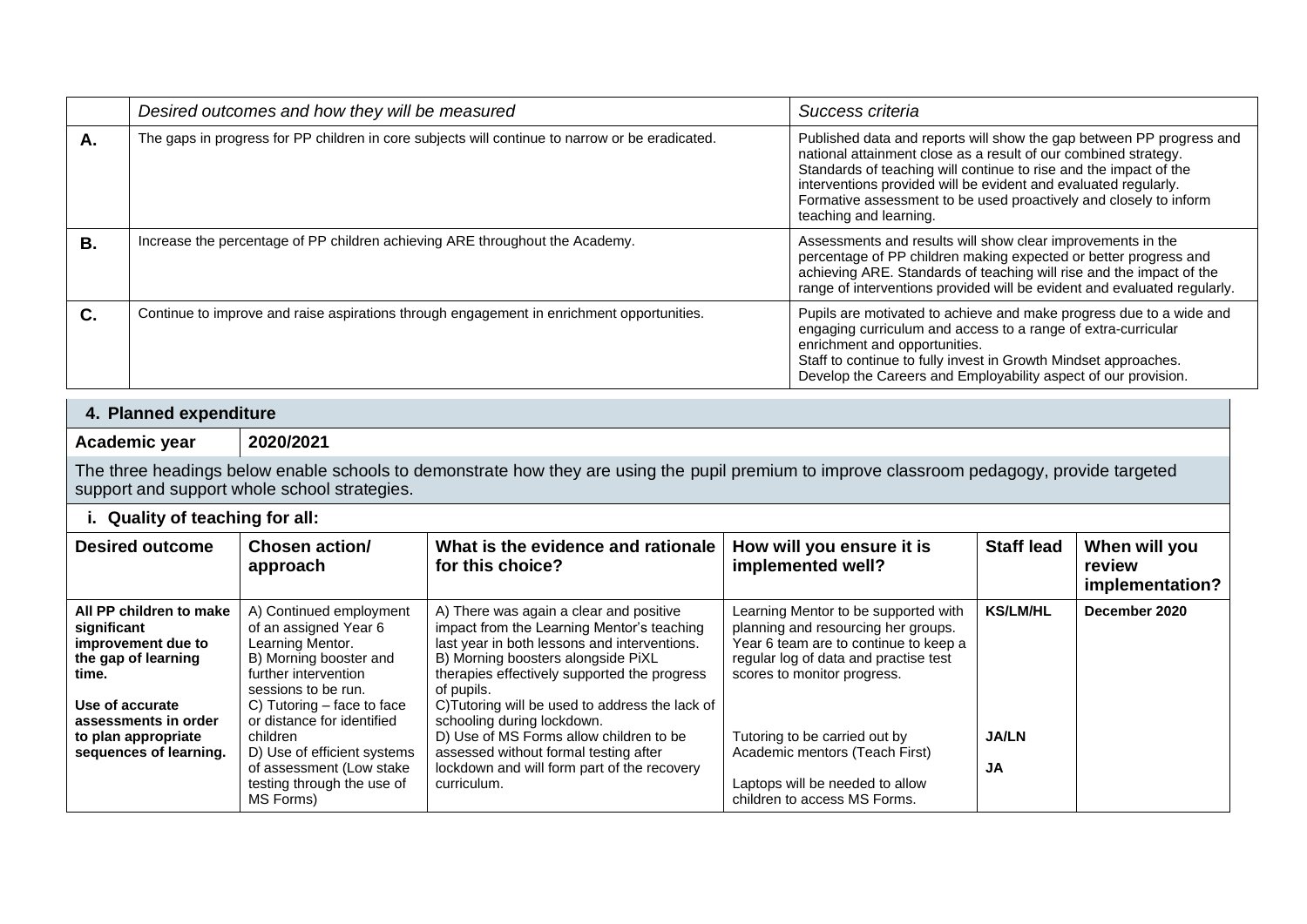| Non-PP<br>ARE/+<br>Maths<br>57%<br>59%<br>62%<br>62%<br>62%<br>Reading<br>$\begin{array}{r l}\n\text{Ake},\text{*} & \text{Writing} \\ \hline\n\text{50%} & \text{58%} \\ \hline\n\text{49%} & \text{49%} \\ \hline\n\end{array}$<br>$\begin{array}{r}42\% \\ \hline 47\% \\ 45\% \\ 39\% \\ \hline 39\% \\ \hline 36\% \end{array}$<br>$\begin{array}{r} 55\% \\ 53\% \\ 51\% \\ 54\% \\ 58\% \\ \hline \end{array}$<br>$\begin{array}{r} 48\% \\ 65\% \\ 64\% \\ \hline 66\% \\ \hline 63\% \end{array}$<br>$47%$<br>58% |  |
|----------------------------------------------------------------------------------------------------------------------------------------------------------------------------------------------------------------------------------------------------------------------------------------------------------------------------------------------------------------------------------------------------------------------------------------------------------------------------------------------------------------------------|--|
| Spring-Year 6 began groups                                                                                                                                                                                                                                                                                                                                                                                                                                                                                                 |  |
| straight away on the return to                                                                                                                                                                                                                                                                                                                                                                                                                                                                                             |  |
| school (3 weeks)                                                                                                                                                                                                                                                                                                                                                                                                                                                                                                           |  |
| Academic mentor supported<br>identified children in year 3                                                                                                                                                                                                                                                                                                                                                                                                                                                                 |  |
| during lockdown and is now on                                                                                                                                                                                                                                                                                                                                                                                                                                                                                              |  |
| Maternity leave.                                                                                                                                                                                                                                                                                                                                                                                                                                                                                                           |  |
|                                                                                                                                                                                                                                                                                                                                                                                                                                                                                                                            |  |
| Summer                                                                                                                                                                                                                                                                                                                                                                                                                                                                                                                     |  |
| Wr<br>Wr<br>Ma<br>Ma<br>Re<br>Re<br>ths<br>itin<br>adi<br>adi<br>itin<br>ths                                                                                                                                                                                                                                                                                                                                                                                                                                               |  |
| $\operatorname{\mathsf{No}}$<br>PP<br>$ng$<br>$\mathsf g$<br>$\mathsf g$<br>ng                                                                                                                                                                                                                                                                                                                                                                                                                                             |  |
| PP<br>PP<br>$\operatorname{\mathsf{No}}$<br>$n-$<br>No<br>PP<br>$n-$<br>$n-$                                                                                                                                                                                                                                                                                                                                                                                                                                               |  |
| PP<br>PP<br>47<br>24<br>61<br>53<br>24<br>33                                                                                                                                                                                                                                                                                                                                                                                                                                                                               |  |
| Ye<br>$\operatorname{\sf ar}$<br>$\mathbf{1}$                                                                                                                                                                                                                                                                                                                                                                                                                                                                              |  |
| Ye<br>33<br>22<br>45<br>52<br>44<br>$\overline{37}$<br>ar<br>$\overline{2}$                                                                                                                                                                                                                                                                                                                                                                                                                                                |  |
| Ye<br>36<br>21<br>57<br>52<br>64<br>48<br>ar                                                                                                                                                                                                                                                                                                                                                                                                                                                                               |  |
| 3<br>Ye<br>37<br>45<br>$\overline{37}$<br>24<br>30<br>48                                                                                                                                                                                                                                                                                                                                                                                                                                                                   |  |
| ar<br>4                                                                                                                                                                                                                                                                                                                                                                                                                                                                                                                    |  |
| Ye<br>20<br>56<br>35<br>56<br>31<br>44<br>ar<br>5                                                                                                                                                                                                                                                                                                                                                                                                                                                                          |  |
| 52<br>46<br>38<br>21<br>46<br>Ye<br>58<br>ar                                                                                                                                                                                                                                                                                                                                                                                                                                                                               |  |
| 6                                                                                                                                                                                                                                                                                                                                                                                                                                                                                                                          |  |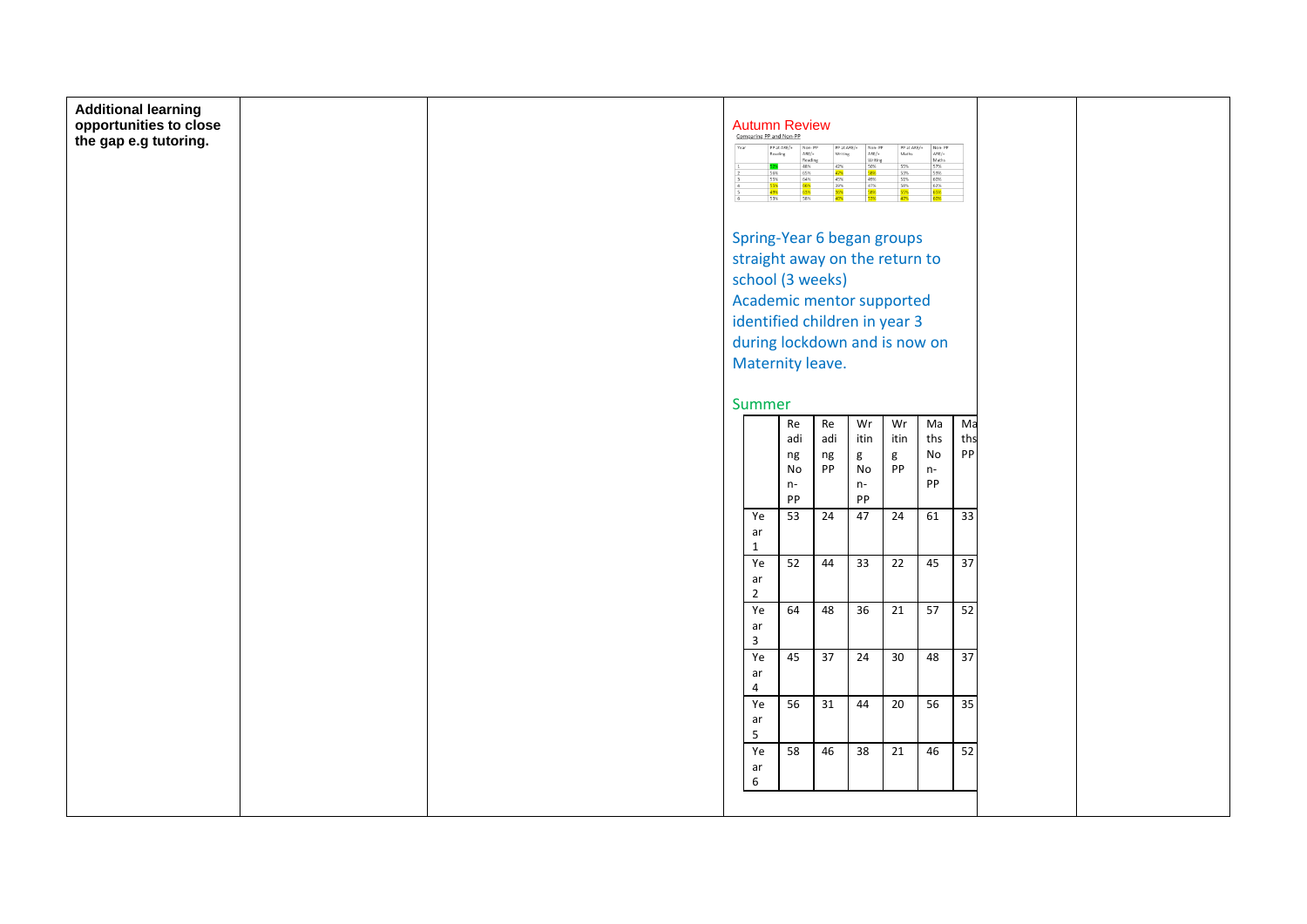|                                                                                                                                              |                                                                                                                                                                                                                                                                   |                                                                                                                                                                                                                                                                                                                                                                                                                                         | <b>Morning Boosters</b><br><b>MARTIN</b><br>$\equiv$                                                                                                                                                                                                                                                                                  |                       |               |
|----------------------------------------------------------------------------------------------------------------------------------------------|-------------------------------------------------------------------------------------------------------------------------------------------------------------------------------------------------------------------------------------------------------------------|-----------------------------------------------------------------------------------------------------------------------------------------------------------------------------------------------------------------------------------------------------------------------------------------------------------------------------------------------------------------------------------------------------------------------------------------|---------------------------------------------------------------------------------------------------------------------------------------------------------------------------------------------------------------------------------------------------------------------------------------------------------------------------------------|-----------------------|---------------|
| <b>Teachers closely track</b><br>a range of key<br>indicators for the PP<br>children in their<br>classes and adapt<br>provision accordingly. | Staff will continue to<br>maintain their class' Pupil<br>Premium Provision Record.<br>Staff to follow the updated<br>standards outlined on our<br>Pupil Premium Agreement.                                                                                        | It is essential that teachers continue to<br>prioritise maintaining a close understanding<br>of the barriers, situations and individual<br>performance of the PP children in their<br>classes. The PPPR document allows<br>teachers and leaders to identify those<br>children at risk or in need of further support.                                                                                                                    | PP Lead to monitor and support with<br>the selection and provision of 'Mind<br>the Gap' children. Time to be<br>identified or allotted for completion<br>and maintenance of the spreadsheet.<br>PP Agreement displayed in each<br>classroom and followed.                                                                             | LN                    | December 2020 |
| <b>Continued</b><br>improvements in the<br>numbers of children<br>making good progress<br>and meeting ARE.                                   | The full range of PiXL<br>assessment resources to<br>be used effectively in<br>classes and year-group<br>teams to identify gaps in<br>understanding for future<br>teaching.<br>Doodle<br>Maths/English/Spell used                                                 | Raising progress rates and the proportion of<br>children working at ARE across the Academy<br>requires closely-targeted teaching and sharp<br>assessment practices. PiXL, introduced in all<br>year groups, will provide the framework<br>needed to enact this.<br>Doodle sets personalised learning for all<br>children.                                                                                                               | New staff to be supported in initial use<br>of PiXL by Phase Leaders. Monthly<br>PiXL meetings with Phase Leaders<br>will ensure that the PiXL system and<br>QLA documents are used accurately<br>and identify gaps which are<br>addressed on medium-term planning.<br>Doodle CPD and how to use<br>effectively in and out of school. | <b>KS/LN/MF</b><br>DF | December 2020 |
| Levels of engagement<br>in and the standard of<br>reading to be raised<br>across the Academy.                                                | Further investment in new<br>reading books (both fiction<br>and non-fiction) as well as<br>the continued development<br>of practice around<br>Accelerated Reader in Key<br>Stage 2.<br>Implementation of a new<br>Reading Strategy.<br>Use of immersive reader to | Accelerated Reader is proven to raise rates<br>of progress in reading and further refinement<br>to maximise impact is needed in the<br>Academy. New books are required to fully<br>resource this and engage readers and boys<br>and children with SEND in particular.<br>A new Reading Strategy will fully embed a<br>love of reading and develop attitudes<br>towards reading for pleasure.<br>Immersive reader has positive impact on | Subject leader to give guidance on<br>practice and regularly monitor<br>progress and impact.<br>Staff CPD on raising the profile of<br>reading.<br>Laptops - immersive reader/AR<br><b>Autumn Review</b><br>This will be a focus in the Spring term.                                                                                  | <b>KS</b>             | December 2020 |
| Develop children's<br>oracy skills across the<br>Academy.                                                                                    | Implement a new Oracy<br>Strategy, which will aim to<br>introduce a range of<br>speaking, listening,<br>performance, discussion<br>and debate strategies.                                                                                                         | The children in our Academy, particularly<br>boys and younger children, struggle with a<br>low baseline in speaking and listening skills.<br>This can impact directly on the quality of their<br>writing and presents a significant barrier.                                                                                                                                                                                            | Staff CPD time to be spent<br>introducing this.<br>Support the staff with timetabling this<br>provision so it is effective and<br>sustainable.<br><b>Autumn Review</b>                                                                                                                                                                | <b>KS/LA/KS</b>       | December 2020 |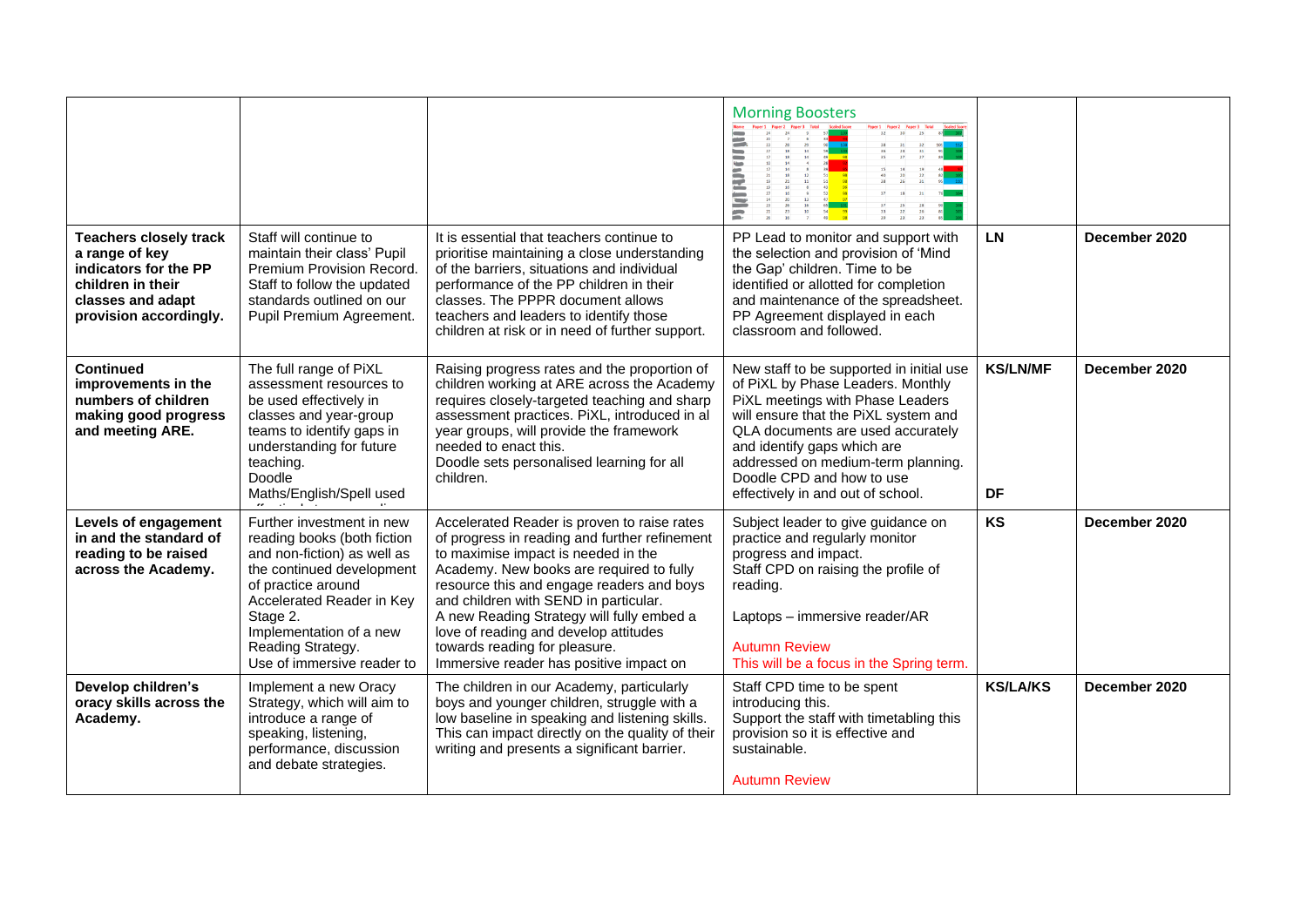| Improve the resourcing<br>of technology to<br>maximise the learning<br>benefits and impact of<br>the Trust's new IT<br>Strategy. | Purchase of further laptops<br>and iPads to ensure wider<br>and more regular access to<br>resources such as Class<br>Notebook, Lexia, Doodle<br>and Times Tables<br>Rockstars.<br>Introduce provision to<br>enable VR to be used to<br>inspire and enrich learning. | We need a greater depth of resourcing to<br>maximise impact across the range of IT-<br>based resources we use in school. The GAT<br>IT Strategy requires children to be able to<br>access devices regularly in order for them to<br>gain maximum benefit and skills.                                                                                                                      | Staff training needed to maximise<br>impact of these resources. Provision<br>mapping and medium-term planning<br>to demonstrate effective use of<br>equipment. The impact of individual<br>interventions and approaches to also<br>be monitored, e.g. preparation for the<br>Year 4 times tables screening.<br><b>Autumn Review</b><br>Remote learning policy in place and | <b>JA/HL/AB</b>     | December 2020                              |
|----------------------------------------------------------------------------------------------------------------------------------|---------------------------------------------------------------------------------------------------------------------------------------------------------------------------------------------------------------------------------------------------------------------|-------------------------------------------------------------------------------------------------------------------------------------------------------------------------------------------------------------------------------------------------------------------------------------------------------------------------------------------------------------------------------------------|----------------------------------------------------------------------------------------------------------------------------------------------------------------------------------------------------------------------------------------------------------------------------------------------------------------------------------------------------------------------------|---------------------|--------------------------------------------|
|                                                                                                                                  |                                                                                                                                                                                                                                                                     |                                                                                                                                                                                                                                                                                                                                                                                           |                                                                                                                                                                                                                                                                                                                                                                            | Total budgeted cost | £96,536                                    |
| ii. Targeted support:                                                                                                            |                                                                                                                                                                                                                                                                     |                                                                                                                                                                                                                                                                                                                                                                                           |                                                                                                                                                                                                                                                                                                                                                                            |                     |                                            |
| <b>Desired outcome</b>                                                                                                           | <b>Chosen</b><br>action/approach                                                                                                                                                                                                                                    | What is the evidence and rationale<br>for this choice?                                                                                                                                                                                                                                                                                                                                    | How will you ensure it is<br>implemented well?                                                                                                                                                                                                                                                                                                                             | <b>Staff lead</b>   | When will you<br>review<br>implementation? |
| TAs to deliver courses<br>of focused core<br>intervention, including<br>after-school access<br>sessions.                         | <b>Precision Teaching</b><br>interventions to take place<br>across Key Stage 2 and<br>further PiXL gaps<br>interventions to be run<br>within year groups.<br>TAs to lead after-school IT<br>access club sessions to<br>support home learning.                       | The PP children in the Academy generally<br>make less progress in core subjects than<br>non-PP children. Spelling is a key area of<br>challenge for our PP children and Precision<br>Teaching will raise confidence and accuracy<br>in this area.<br>Some PP children are unable to access their<br>learning accounts at home, which places<br>them at a disadvantage. Support is needed. | Impact of interventions is to be<br>recorded and monitored and<br>approaches adapted if necessary.<br>Target and support access club<br>attendance for key children and<br>monitor impact and attitudes.<br><b>Autumn Review</b><br><b>M</b> assachusetts and a statement of the and a statement and at                                                                    | <b>JA/DF</b>        | December 2020                              |
| PP children with SEND<br>and SALT barriers to<br>learning to receive<br>quality, focused<br>support.                             | Employment of a<br>SEND/SALT/ HLTA to lead<br>intervention and support<br>sessions.<br>CPD on shape coding                                                                                                                                                          | PP SEND/SALT children can attain lower<br>and make less progress than non-SEND<br>children. Specific and targeted intervention<br>from specialist HLTA to boost progress and<br>reduce barriers to learning. Further support<br>with CL in EYFS.                                                                                                                                          | PP/SEN children to be tracked using<br><b>Target Tracker, Interventions</b><br>assessments, SALT therapist<br>assessments and the PPPR<br>document. Each group is to be<br>tracked independently.<br>Practice to be adapted based on this<br>information.                                                                                                                  | LN/DF               | December 2020                              |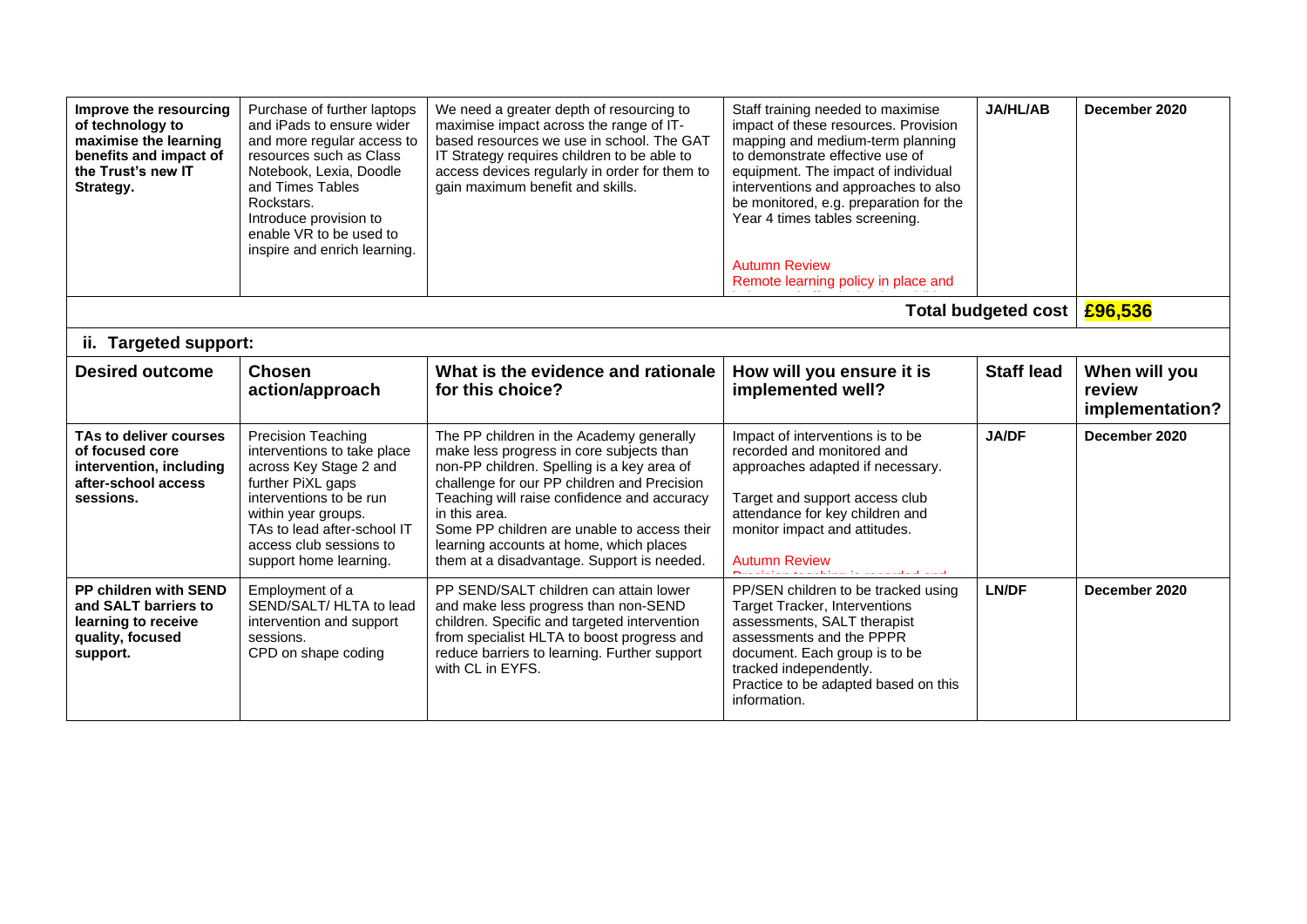| PP children with SEND<br>to close their<br>attainment gap<br>compared to their<br>peers in reading.                                          | Continued subscription to<br>the Lexia online reading<br>support programme for<br>PP/SEN children.<br>Use of immersive reader.                                                                                                                  | PP/SEN children generally attain at a lower<br>level than their non-PP peers.<br>Data and studies show that Lexia is an<br>effective and worthwhile intervention with<br>progress shown in last year's review.<br>Capacity for further licences if needed.<br>Data shows that immersive reader has a<br>positive impact on SEND. | Monitor and organise timetabling of<br>devices.<br>Use both Lexia and internal progress<br>measures and reports.<br>Outcomes for the children involved to<br>be compared to those who are not<br>taking part to ensure and track<br>impact.                                                                                                                                                | <b>DF</b>                | December 2020                              |  |  |
|----------------------------------------------------------------------------------------------------------------------------------------------|-------------------------------------------------------------------------------------------------------------------------------------------------------------------------------------------------------------------------------------------------|----------------------------------------------------------------------------------------------------------------------------------------------------------------------------------------------------------------------------------------------------------------------------------------------------------------------------------|--------------------------------------------------------------------------------------------------------------------------------------------------------------------------------------------------------------------------------------------------------------------------------------------------------------------------------------------------------------------------------------------|--------------------------|--------------------------------------------|--|--|
| Develop children's<br>writing skills across<br>the Academy.<br>PP writers, and boys in<br>particular, make at<br>least expected<br>progress. | Implement new writing<br>strategy-The write stuff<br>by Jane Considine<br>Clear structure with visuals<br>that focus on sentence<br>structure and vocabulary<br>Introduce resources to<br>support the new strategy.<br>Subscription and further | Data shows that following The Write Stuff<br>strategy leads to improved progress across<br>the school.<br>PP writers, and boys in particular, make less<br>progress overall across the Academy than<br>non-PP children and girls.<br>Pobble is a highly-rated system which boosts<br>motivation engagement and positive          | All classes to follow the new strategy<br>using the resources. English Leads to<br>monitor the implementation and<br>impact of the new strategy.<br>Use of Pobble to ensure all children<br>are signed up to ensure that we can<br>maximise the impact and positive<br>celebration of writing that it can bring.<br>Pobble displays in classrooms with<br>regular mentions in KS2 Assembly | <b>JA/CS/LA/K</b><br>S   | <b>March 2020</b>                          |  |  |
| Specific support to be<br>provided to MA+/HA<br>learners.                                                                                    | Mentoring opportunities to<br>be provided alongside<br>clearer and deeper use of<br>mastery activities in QFT.                                                                                                                                  | MA+ and HA PP children require<br>development opportunities to continue to<br>raise the number of children achieving<br>highly/to mastery/KS2 GDS.<br>Local cluster of academies has formed a<br>working group of leaders for further proactive<br>work this year.                                                               | HA Lead to monitor practice to ensure<br>opportunities are provided for HA.<br>Ensure that all with potential to be HA<br>are identified and pushed<br>appropriately in their learning.<br><b>Autumn Review</b><br>This will be a focus in the spring                                                                                                                                      | <b>Phase</b><br>Leads/SE | December 2020                              |  |  |
| <b>Children to receive</b><br>specialist social,<br>emotional and pastoral<br>support.                                                       | Support given to identified<br>children by a learning<br>mentor<br>Mentor to attend ELSA<br>training.<br>Support given by a play<br>therapist and art therapist.                                                                                | Pupil voice and teacher feedback showed<br>the positive impact of this intervention on the<br>social and emotional needs of the children<br>involved. Many PP children in key year<br>groups present with emotional, behavioural<br>and social issues.                                                                           | Impact of these intervention to be<br>tracked closely in terms of instances<br>of behaviour, alongside other<br>measures. Teachers to be involved in<br>the selection of children for groups.                                                                                                                                                                                              | <b>JA/DF</b>             | December 2020                              |  |  |
| Total budgeted cost   £81093                                                                                                                 |                                                                                                                                                                                                                                                 |                                                                                                                                                                                                                                                                                                                                  |                                                                                                                                                                                                                                                                                                                                                                                            |                          |                                            |  |  |
|                                                                                                                                              | iii. Other approaches:                                                                                                                                                                                                                          |                                                                                                                                                                                                                                                                                                                                  |                                                                                                                                                                                                                                                                                                                                                                                            |                          |                                            |  |  |
| <b>Desired outcome</b>                                                                                                                       | <b>Chosen</b><br>action/approach                                                                                                                                                                                                                | What is the evidence and rationale<br>for this choice?                                                                                                                                                                                                                                                                           | How will you ensure it is<br>implemented well?                                                                                                                                                                                                                                                                                                                                             | <b>Staff lead</b>        | When will you<br>review<br>implementation? |  |  |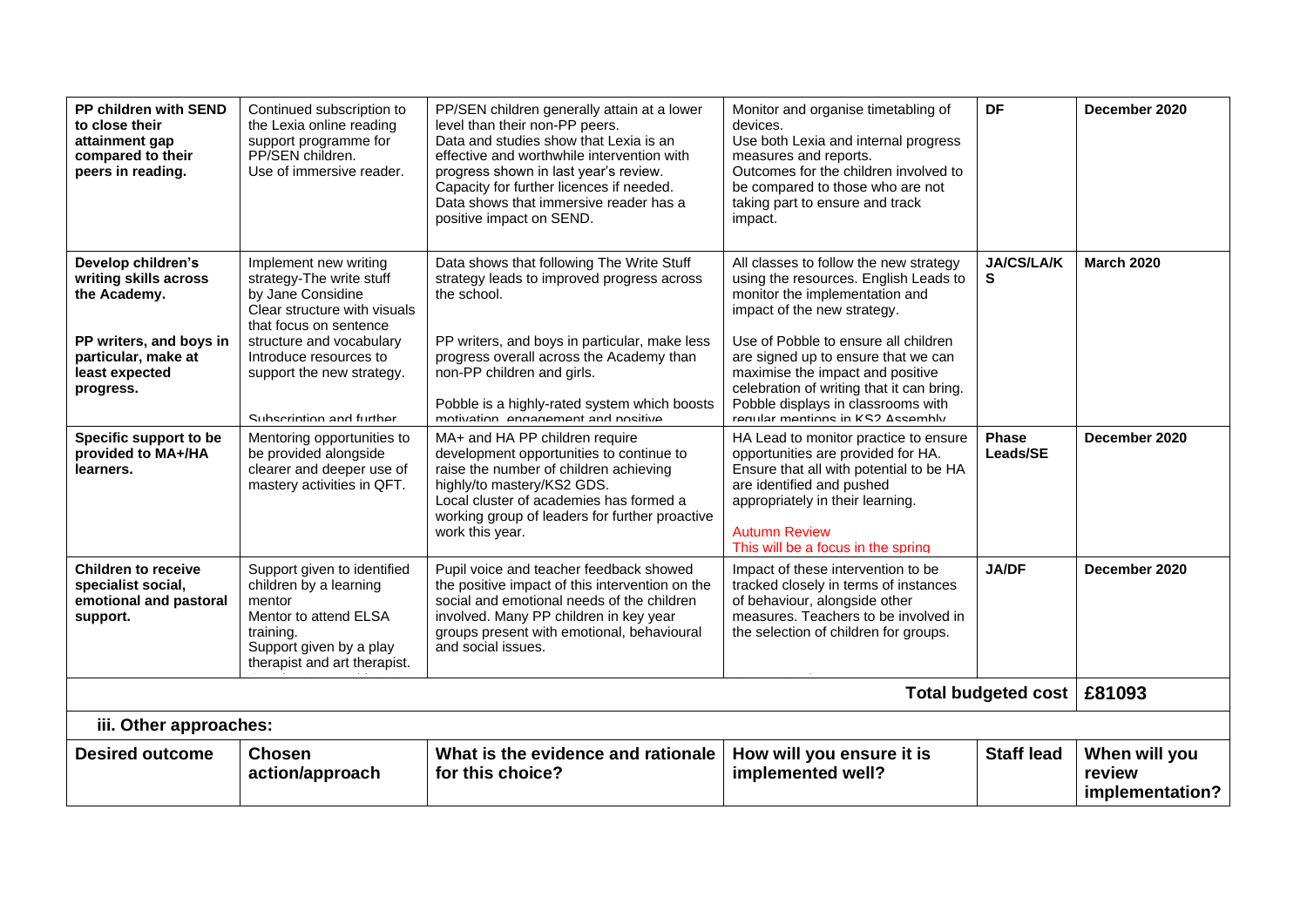| <b>Ensure children's</b><br>safety, wellbeing and<br>readiness to learn.                                                       | Support from Safeguarding<br>Manager and Education<br>Welfare team.                                                                                                                                   | A number of our Pupil Premium children are<br>involved in or linked to CP issues outside of<br>the Academy and require close monitoring<br>and support by our CP and pastoral teams.                                                                                                                                                                                                        | Our CP training is regular and<br>rigorous, with staff completing both in-<br>school and online courses. Pastoral<br>team to meet regularly to ensure<br>needs and concerns are addressed<br>promptly.<br><b>Autumn Review</b><br>All CP training is up to date. Pastoral<br>team meets weekly.<br>Spring-As above<br>Summer-As above<br>Positive impact-number of incidents<br>have improved during a difficult year.                                                                                                                                                                                                                                                            | <b>JA/Pastoral</b><br>team                | December 2020 |
|--------------------------------------------------------------------------------------------------------------------------------|-------------------------------------------------------------------------------------------------------------------------------------------------------------------------------------------------------|---------------------------------------------------------------------------------------------------------------------------------------------------------------------------------------------------------------------------------------------------------------------------------------------------------------------------------------------------------------------------------------------|-----------------------------------------------------------------------------------------------------------------------------------------------------------------------------------------------------------------------------------------------------------------------------------------------------------------------------------------------------------------------------------------------------------------------------------------------------------------------------------------------------------------------------------------------------------------------------------------------------------------------------------------------------------------------------------|-------------------------------------------|---------------|
| <b>Aspiration, ambition</b><br>and awareness of<br>employment<br>opportunities will<br>increase and act as a<br>key motivator. | Year-long programme of<br>character-based activities<br>to be coordinated to raise<br>awareness, understanding<br>and aspirations in this<br>area. Use Skype in the<br>Classroom for this<br>purpose. | Levels of aspiration remain low among PP<br>children. This is in part due to a lack of<br>understanding about the world of training<br>and work. We feel strongly as an Academy<br>that if children are aware of the job market<br>and routes to achieving their aspirations and<br>ambitions they are more likely to be<br>committed to their learning and go on lead<br>successful lives. | Full Careers and Employability Action<br>Plan to be written and worked through<br>in stages across the academic year.<br>Visits and enrichment opportunities to<br>take place.<br>Structure and requirements of the<br>Career Mark award to be followed in<br>line with GAT aims.<br>Autumn review<br>SL has delivered and attended<br>training on skills builders. This was<br>trialled in the Autumn term ready to<br>roll out in the Spring term.<br>Spring- Skills builder cpd delivered<br>during the Spring term. Was set as<br>weekly sessions for remote learning-<br>will be a focus once back in school.<br>Summer - Skills builder cpd and<br>challenge day completed. | <b>SL</b>                                 | December 2020 |
| Parents will gain a<br>deeper understanding<br>of children's learning                                                          | Parent events and<br>workshops to be held to<br>develop understanding of<br>the curriculum and how to                                                                                                 | To benefit children's learning and progress<br>more effectively, we need to encourage<br>parental involvement with the Academy on                                                                                                                                                                                                                                                           | Parent Workshops and Celebration of<br>Learning events to be planned out.<br>Subject Leads to take ownership of<br>these, selecting content and focus                                                                                                                                                                                                                                                                                                                                                                                                                                                                                                                             | ALT/<br>Subject/<br><b>Phase</b><br>Leads | December 2020 |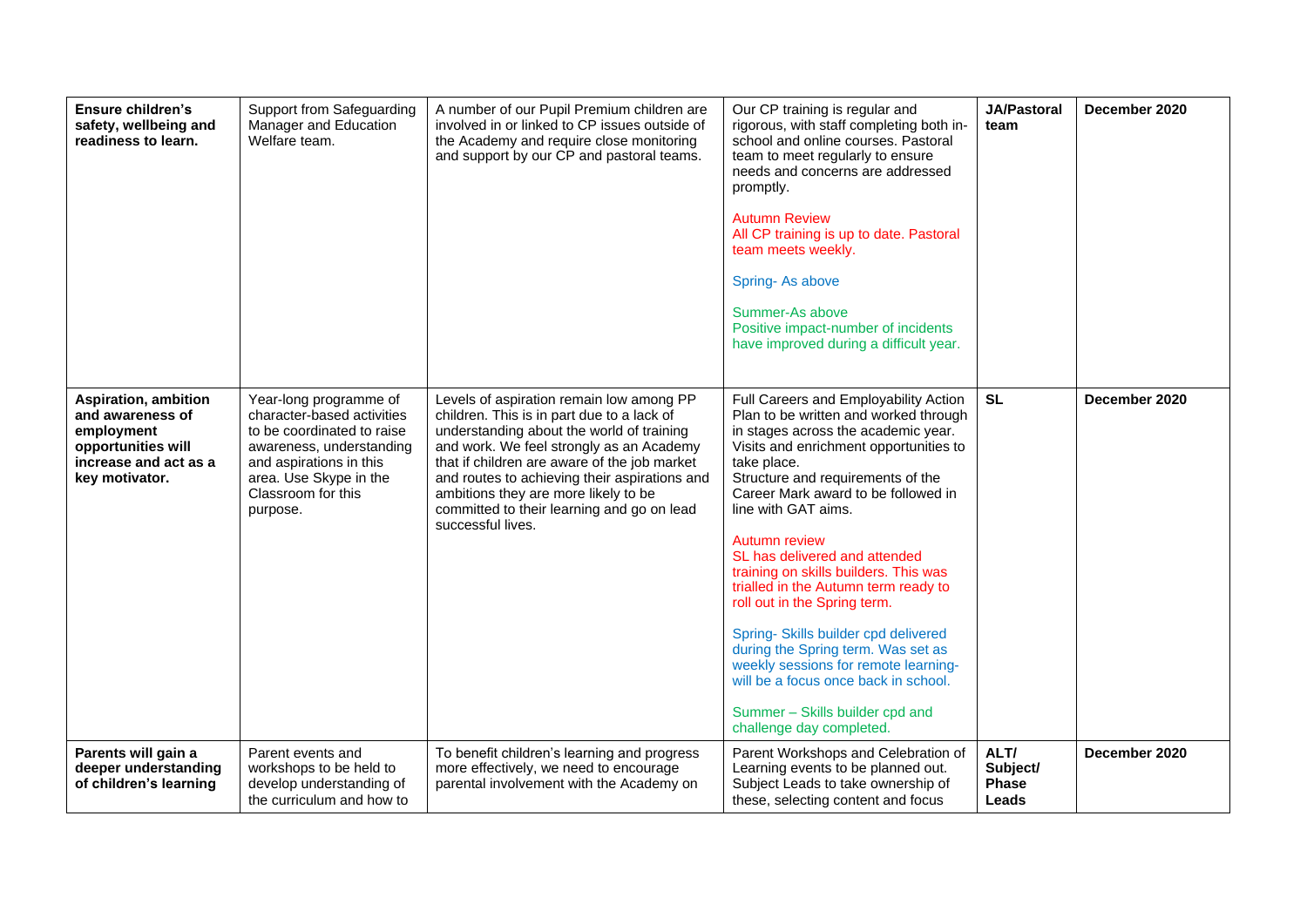| and be able to offer<br>greater support.                                                                                                               | support learning at home.<br>This will then build parental<br>involvement in their<br>children's progress.                                                                        | the curriculum itself and on how to support<br>children at home.<br>This is to focus on English and Maths, in line<br>with Academy priorities.                                                                                                                                                                                                                    | year groups where need is highest<br>and the potential impact greatest.<br>Consider how to attract key families to<br>attend.<br>Autumn review<br>We have been unable to carry these<br>out due to Covid restrictions.<br>Celebrations have been sent out<br>remotely.<br>Spring-unable to do.<br>Summer-This money won't be spent<br>due to covid restrictions.                                                                                        |                                   |               |
|--------------------------------------------------------------------------------------------------------------------------------------------------------|-----------------------------------------------------------------------------------------------------------------------------------------------------------------------------------|-------------------------------------------------------------------------------------------------------------------------------------------------------------------------------------------------------------------------------------------------------------------------------------------------------------------------------------------------------------------|---------------------------------------------------------------------------------------------------------------------------------------------------------------------------------------------------------------------------------------------------------------------------------------------------------------------------------------------------------------------------------------------------------------------------------------------------------|-----------------------------------|---------------|
| Improve the<br>attendance of PP<br>children within the<br>Academy, particularly<br>in Reception and Key<br>Stage 1 to rise above<br>the target of 96%. | Reviewed reward system.<br>(Continue to provide<br>attendance prizes, rewards<br>and incentives for 96%+.)<br>Further proactive work for<br>PP families with younger<br>children. | Monitoring of attendance rates last year<br>highlighted key year groups as well as<br>specific children and families who need<br>support in raising their levels of attendance<br>and punctuality. If children are not present in<br>the Academy they cannot make progress.<br>PPPR document highlights Reception and<br>Year 1 as areas of focus for attendance. | Broaden incentives and access to<br>rewards for good rates of attendance<br>to those achieving 96%+.<br>Work alongside pastoral team to<br>proactively support families of low-<br>attending children.<br><b>Autumn Review</b><br>Autumn attendance for the whole<br>school was 96.4% and PP attendance<br>was 96.2%.<br>Summer for the whole school was<br>95.16% and PP was 93.89%.<br>Attendance for the whole year was<br>95.22% and PP was 93.89%. | Pastoral<br>team/DF/<br><b>RD</b> | December 2020 |
| <b>Character and Careers</b><br>skills will be developed<br>for Year 5/6 children.                                                                     | Year 5/6 PP children to<br>take a leading role in 'Fruit<br>to Suit' Tuck Shop<br>enterprise service/project.                                                                     | Levels of aspiration and transferable skills<br>are an area for improvement. As mentioned,<br>this is in part due to a lack of understanding<br>about the world of training and work.<br>Running the 'Fruit to Suit' enterprise<br>improves employability skills and build<br>aspects of children's character and<br>resilience.                                  | Complete Pupil Voice activities before<br>and after taking part in the enterprise.<br>Monitor success and smooth running<br>of the tuck shop.<br>Feedback from teachers on children's<br>attitudes and approach to learning.<br><b>Autumn Review</b><br>We have been unable to carry this out<br>due to Covid restrictions.                                                                                                                             | DF                                | December 2020 |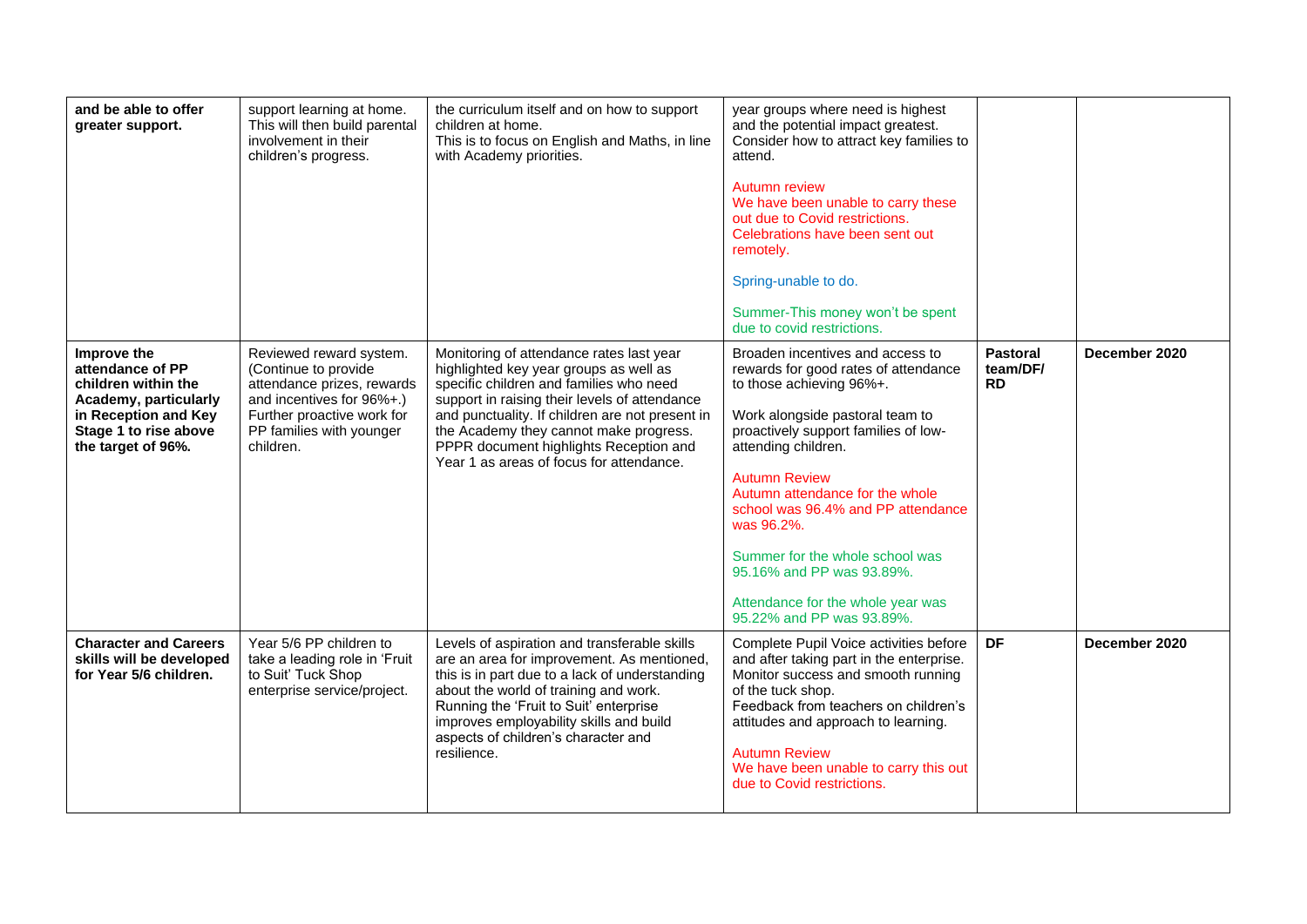|                                                                                                    |                                                                                                                                                                 |                                                                                                                                                                                                                                                                                                                         | Spring-Unable to do.                                                                                                                                                                                                                                                                                                                                                                                                                                                                                                                                                                              |                                |               |
|----------------------------------------------------------------------------------------------------|-----------------------------------------------------------------------------------------------------------------------------------------------------------------|-------------------------------------------------------------------------------------------------------------------------------------------------------------------------------------------------------------------------------------------------------------------------------------------------------------------------|---------------------------------------------------------------------------------------------------------------------------------------------------------------------------------------------------------------------------------------------------------------------------------------------------------------------------------------------------------------------------------------------------------------------------------------------------------------------------------------------------------------------------------------------------------------------------------------------------|--------------------------------|---------------|
|                                                                                                    |                                                                                                                                                                 |                                                                                                                                                                                                                                                                                                                         | Summer-Unable to do this year.                                                                                                                                                                                                                                                                                                                                                                                                                                                                                                                                                                    |                                |               |
| Club, extra-curricular<br>and peripatetic activity<br>uptake will increase<br>amongst PP children. | Clubs will be specifically<br>targeted and promoted with<br>PP children in mind.<br><b>External music tuition</b><br>sourced both in and<br>outside of lessons. | Enrichment opportunities and the chance to<br>develop new skills are fundamentally<br>important for our PP children as they often<br>lack these experiences outside of school.                                                                                                                                          | Working alongside teachers, target<br>and invite PP children to clubs.<br>Monitor and push uptake through the<br>year by working alongside relevant<br>staff.<br><b>Autumn Review</b><br>Music lessons and PE lessons have<br>been able to run throughout the term.<br>We have only been able to offer a<br>limited range of clubs due to Covid<br>restrictions.<br>Spring-Pe/sports clubs were resumed<br>once back in school and Music to<br>return in the summer term.<br>Summer-music continued in Year 5<br>and 6. $\frac{6}{10}$ % of children attending<br>extra-curricular clubs were PP. | <b>LN</b>                      | December 2020 |
| Children will be ready<br>for their learning at the<br>start of each school<br>day.                | Provision of Breakfast Club<br>each morning.                                                                                                                    | Due to our social context, children may come<br>to school having not eaten breakfast. To<br>ensure that they are ready to learn and make<br>progress, we provide the opportunity for<br>children to come in from 8.15am to have<br>breakfast and take part in activities with free<br>places available for PP children. | Support staff are allocated to help<br>with Breakfast Club and kitchen staff<br>ensure that a range of healthy<br>breakfast options are available.<br>Monitor uptake to ensure children<br>who need this support receive it.<br><b>Autumn Review</b><br>This was started after half term.<br>50% of the breakfast club are PP.<br>Spring-This resumed on the return to<br>school.<br>Summer-5 PP children are provided<br>with free places. 61% of children<br>attending are PP.                                                                                                                  | <b>LN/Pastoral</b><br>team     | December 2020 |
| Widen access to<br>learning activities in<br>the Academy after<br>school.                          | Provision of Busy Bees<br>after-school club. Target<br>key PP families to support<br>and extend learning<br>opportunities.                                      | This constitutes a good opportunity for us to<br>extend contact and learning time for targeted<br>PP children and families who would benefit<br>from this extra time and support.                                                                                                                                       | Invite and target children and families<br>who would benefit from extended<br>provision.                                                                                                                                                                                                                                                                                                                                                                                                                                                                                                          | <b>JA/LN/Past</b><br>oral Team | December 2020 |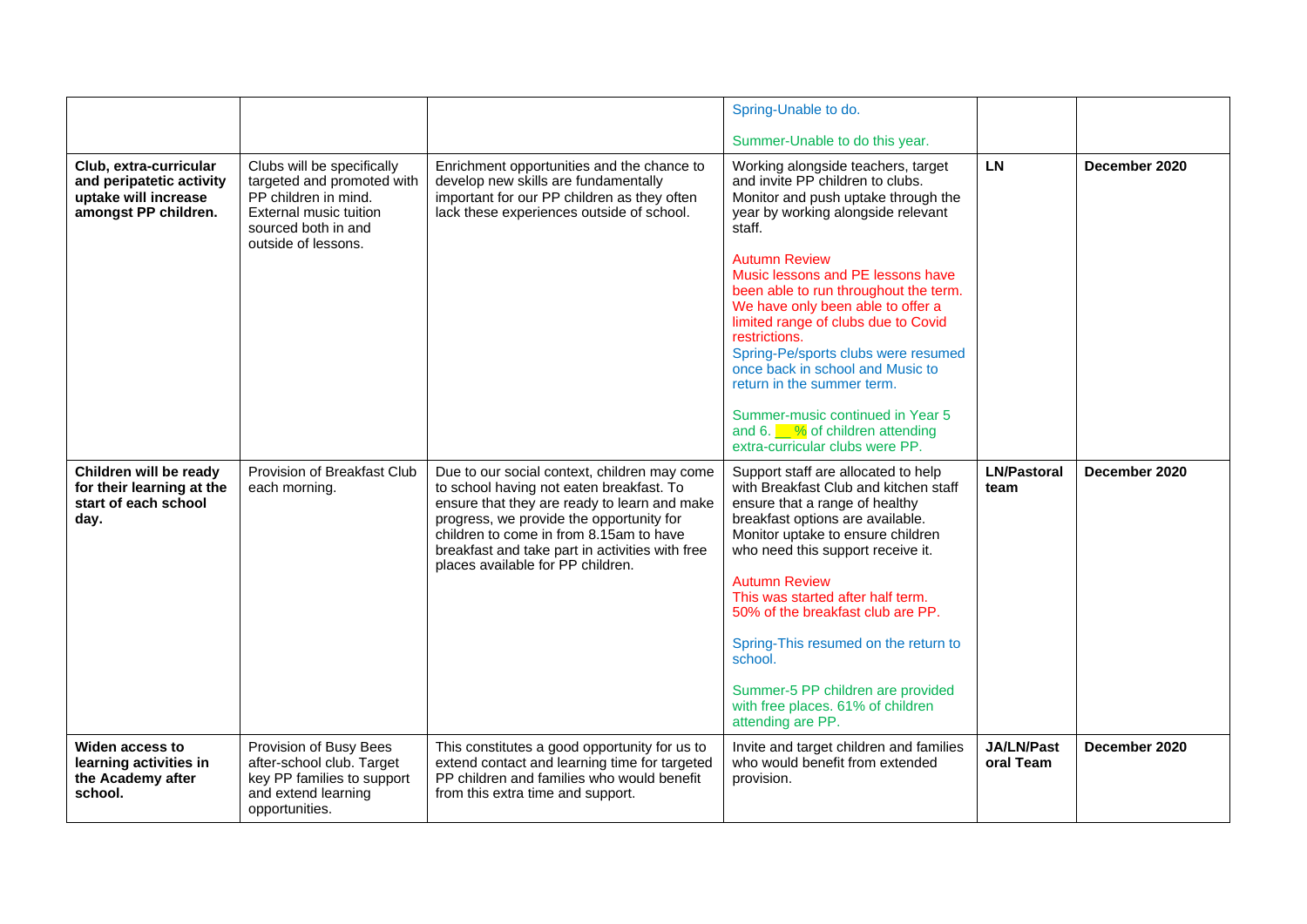|                                                                                      |                                                                                                                                      |                                                                                                                                                                                                                                                                                                                                                                                                                           | Monitor and refocus uptake through<br>the year as needs emerge and<br>develop.<br>Consider impact closely when<br>reviewing.<br><b>Autumn review</b><br>Children were selected from PP but<br>due to Covid restrictions this club<br>hasn't continued.<br>Spring - Children have been<br>identified to support 'catch up'.<br>Summer - PP children were identified<br>and 87% of those receiving a free<br>place were PP.<br>Eg Sema -reading record |              |                  |
|--------------------------------------------------------------------------------------|--------------------------------------------------------------------------------------------------------------------------------------|---------------------------------------------------------------------------------------------------------------------------------------------------------------------------------------------------------------------------------------------------------------------------------------------------------------------------------------------------------------------------------------------------------------------------|------------------------------------------------------------------------------------------------------------------------------------------------------------------------------------------------------------------------------------------------------------------------------------------------------------------------------------------------------------------------------------------------------------------------------------------------------|--------------|------------------|
| <b>Curriculum enrichment</b><br>opportunities to be<br>regular and powerful.         | Funding for curriculum<br>enrichment opportunities in<br>all years groups - with boys<br>in mind in terms of<br>boosting engagement. | Due to enrichment activities often being<br>limited at home, we need to support<br>engagement in learning. Our children require<br>regular, quality enrichment opportunities<br>such as trips or in-school impact days and<br>visits to make the most of their time in<br>lessons. Skype in the Classroom will also be<br>used in all years to deepen enrichment.                                                         | Long and medium-term planning will<br>show where enrichment opportunities<br>are planned and how these directly<br>impact on learning and inspire further<br>study. Each year group to spread and<br>allocate spending across year for best<br>impact.<br><b>Autumn Review</b><br>We have been unable to carry these<br>out due to Covid restrictions.<br>Spring- unable to do.<br>Summer - Unable to carry out.                                     | <b>JA</b>    | <b>July 2021</b> |
| Year 6 children to be<br>financially able to take<br>part in a residential<br>visit. | Make a financial<br>contribution to maximise<br>pupil uptake and enable<br>the Year 6 Residential trip<br>to go ahead in July 2021.  | Previously, children were not offered<br>residential visits due to a lack of financial<br>support from home. Through our support, we<br>are now looking forward to a fourth<br>consecutive year with a Year 6 residential. It<br>is important that the children are supported<br>to access such a hugely constructive<br>experience. Last year's residential trip to<br>Caythorpe PGL Centre was again a real<br>success. | Continue existing relationship with<br>PGL Caythorpe as we are happy with<br>the experience received. Programme<br>of activities to be selected to best<br>meet our children's needs. Monitor<br>PP pupil uptake and attitudes before<br>and after the visit to quantify impact.<br><b>Autumn Review</b><br>Monitor Covid restrictions to see if this<br>will be possible.                                                                           | <b>KS/LN</b> | <b>July 2021</b> |